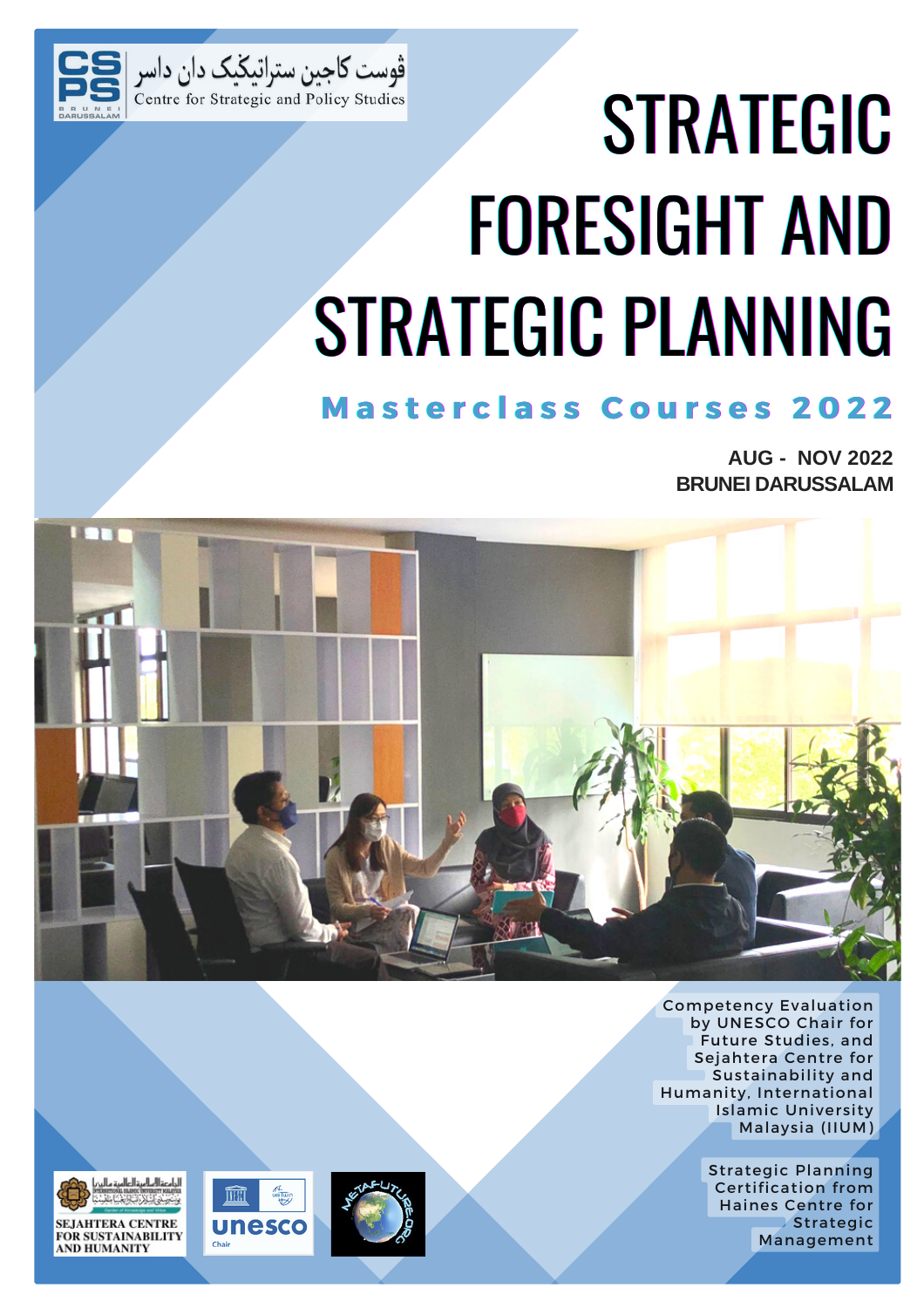#### **STRATEGIC FORESIGHT METHODOLOGY C o u r s e 1**

#### **August 8 - 12 , 2022 (5 days)**

**Masterclass Course 1 provides the foundations in Strategic Foresight to support policy making and strategic planning to create wiser futures. Participants will achieve competency in foresight tools and scenario planning approaches such as emerging issues analysis, horizon scanning, futures wheel, Shell scenario building, Manoa method, causal layered analysis and more. The course will have international recognition as it incorporates competency assessment evaluated by UNESCO Chair for Future Studies, and Sejahtera Centre for Sustainability and Humanity, International Islamic University Malaysia (IIUM).**

# **STRATEGIC PLANNING C o u r s e 2**

#### **12-13, 17-19 October 2022 (5 days)**

**This is based on the Haines Centre for Strategic Management Course on Strategic Planning, and it will guide participants through the 10-step Haines Model of Strategic Management using Systems Thinking: prepare to begin, envision the preferred future, define key success measures, assess the current state, develop core strategies, develop three-year business plans, develop annual plans and strategic budget, prepare to implement, drive implementation and transformation, and conduct annual strategic review and updates.**

# **C o u r s e 3 STRATEGIC PLANNING FACILITATOR MASTERCLASS**

#### **WITH HAINES CERTIFICATION**

#### **November 7-9, 2022 (3 days)**

**Masterclass Course 3 is a Haines Masterclass where participants attend a 3 days immersion and boot camp, to demonstrate their mastery of the topic and acquire more in depth knowledge and competency. Our Haines expert facilitator will provide feedback on performance and assess understanding of the topic. Haines certification will be awarded upon completion of this course. Course 1 and 2 are compulsory for Course 3.**

# **ABOUT CSPS MASTERCLASS COURSES**

A series of training courses which combines Strategic Foresight, and Strategic Planning skills and perspectives to build leaders in all organisations.

Our training courses are innovative and uniquely different in approach as they introduce the emerging fields of Strategic Foresight and Scenario Planning as major dimensions of the entire Strategic Planning development process.

Our special brand of Strategic Planning incorporates Systems Thinking and Narrative approaches to understanding and managing change which is state of the art for those who want to embrace whole of nation and anticipatory governance.

We will provide an assessment of each participant's progress who may be awarded a certificate of competency or certificate of competency with merit. Assessment include evaluation by UNESCO Chair for Future Studies, Sejahtera Centre for Sustainability and Humanity, International Islamic University Malaysia (IIUM), and Haines Centre regional expert for Strategic Management.

"GOOD ENVIRONMENT FOR LEARNING AND EASY TO UNDERSTAND LECTURERS, TALKING IN LOCAL CONTEXT " **Workshop Participant, 2022**

"KNOWLEDGABLE, RESPONSIVE, ABLE TO GIVE GOOD FEEDBACKS " **Workshop Participant, 2022**

"FACILITATORS HAVE DONE A FANTASTIC JOB OF EXPLAINING COMPLEX CONCEPTS IN A SIMPLE AND EASY UNDERSTANDABLE MANNER." **Workshop Participant, 2019**

## **OUR FACILITATORS**

#### **Masterclass Course 1**

- Prof Sohail Inayatullah, Course Evaluator, UNESCO Chair for Futures Studies
- Dr Diana Cheong (Course Leader)
- Dr Azrinah Rahman
- Dr Kartini Rahman
- Yuzilawati Abdullah
- Pg Redhuan Rajak

#### **Masterclass Course 2**

- Dr Diana Cheong (Course Leader)
- Yuzilawati Abdullah
- Pg Redhuan Rajak

#### **Masterclass Course 3**

• Stephen Lin, Asian Regional Managing Partner, Haines Centre for Strategic Management

#### **REGISTRATION**

To find out more, please visit www.csps.org.bn/training/sfsp2022/ or get in touch:

E: training@csps.org.bn P: (+673) 2445841/2

(+673) 8679841 **n** csps.brunei @ csps\_brunei

> **LAST DAY OF REGISTRATION: 07 July 2022**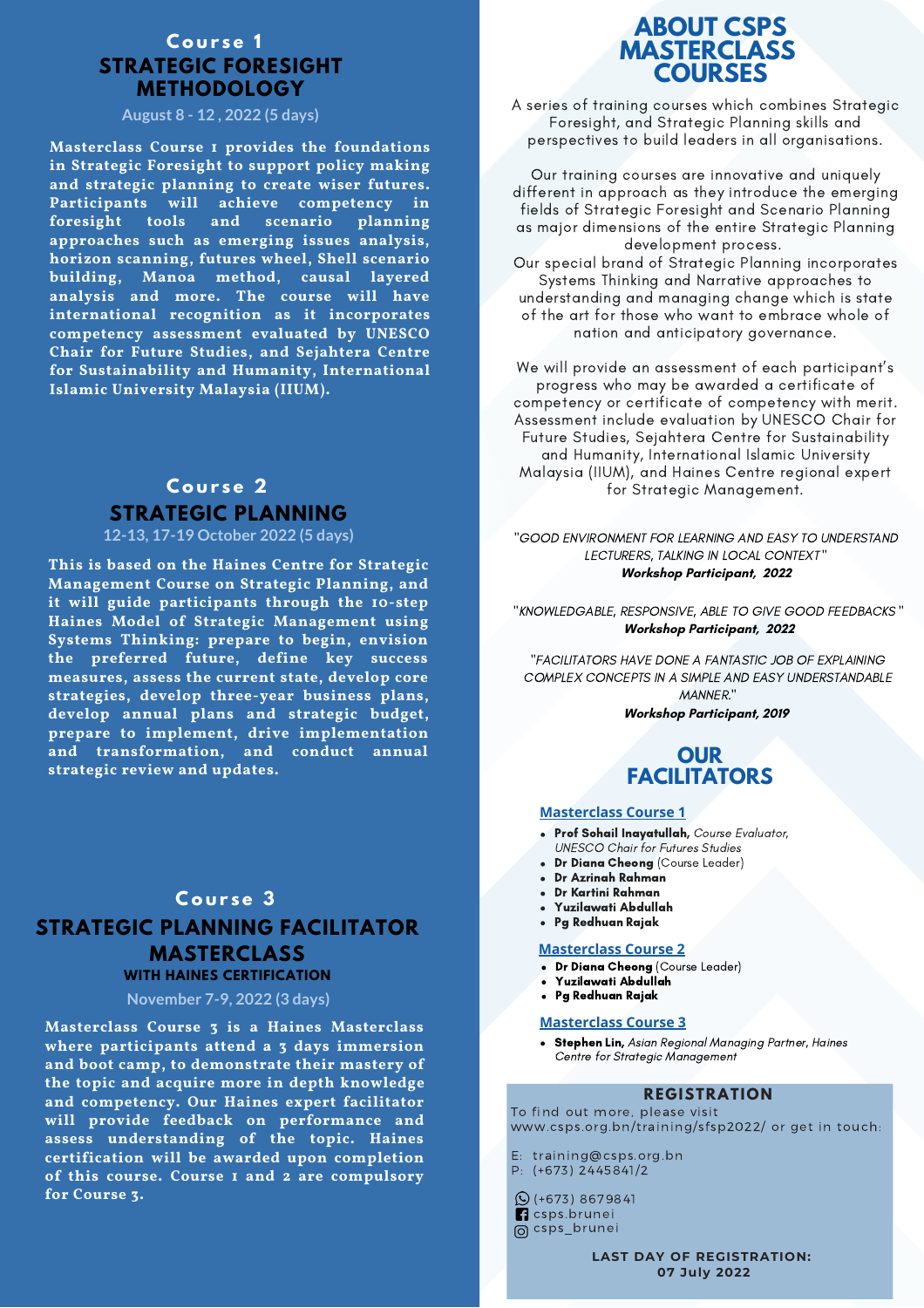# The FACILITATORS

# **DR** DIANA CHEONG

 $CHIEF RESEARCHER, CSPS$ 

**Dr Cheong is a leading local consultant in Public Policy. She was recently commissioned as the lead consultant to formulate the National Youth Policy of Brunei Darussalam and a provision of a Strategic Planning Framework, and also the lead consultant for the Royal Brunei Police Force Strategic Plan. Prior to joining CSPS, she was a Senior Lecturer in Public Policy for Universiti Brunei Darussalam (UBD) and held a number of principal administrative posts at UBD such as Dean of Research and Postgraduate Studies, and Director of the Institute of Leadership, Innovation and Advancement. At both UBD and CSPS, she played a leading role in designing and facilitating executive development and change management training programmes. She is also a qualified Advocate & Solicitor (Lincolns Inn, Supreme Court of Brunei), Harvard trained in Negotiations and Competitive Decision Making, Strategic Planning (Haines Master Class and Gold Mastery Certification, Futures Thinking and Scenario Planning (LKYSPP, Singapore), Strategic Implementation (Haines), Change Management (Macquarie, Australia), and Strategic Foresight & Horizon Scanning (Action Foresight, Australia). She is a member of the Advisory Board for the ASEAN Foresight Alliance and Head of the Brunei Futures Initiative (BFI).**

#### **DR AZ R INAH RAHMAN R ESEAR CHE R , CSPS**

**Dr Azrinah heads the Public and Social Policy Unit at CSPS and also the Co-Vice Head of Brunei Futures Initiative (BFI). Her current research interest includes those on future skills and education, family and work-balance policies, intergenerational solidarity, gender disparity and women's status in society, early childhood development, family and carework. She has been involved in several projects that incorporates Strategic Planning and Futures Thinking including the National Youth Policy of Brunei Darussalam and Youth Unemployment in Brunei Darussalam: Towards a Sustainable Job Future. She is trained in Futures Thinking and Scenario Planning (LKYSPP, Singapore), Strategic Planning (Haines Master Class) and Research Methodology (Universiti Tun Abdul Razak, Malaysia).**

### **YUZI LAWATI ABDUL LAH**

**ASS O CIATE R ESEAR CHE R , CSPS**

**With a background in Energy Economics and Islamic Banking & Finance, Yuzilawati has been involved in numerous projects at CSPS, and facilitates workshops for CSPS and government stakeholders. She has also provided training at the Civil Service Institute, in Strategic Foresight to senior government officers, as well as participants of the Youth Executive Programme. She is trained in Strategic Planning (Haines Master Class and Gold Mastery Certification), Strategic Implementation (Haines), Foresight (School of International Futures, London) and Strategic Foresight and Horizon Scanning (Action Foresight, Australia) She is also the Co-Vice Head of Brunei Futures Initiative (BFI).**

#### **DR KAR TINI RAHMAN ASS O CIATE R ESEAR CHE R , CSPS**

**As an associate researcher, Dr Kartini Rahman has considerable experience facilitating workshops, conducting emerging issues analysis and horizon scanning in research projects such as in formulating the 'CSPS Future Deck Cards', and the 'Study of Youth Unemployment in Brunei Darussalam: Towards a Sustainable Job Future'. Kartini has worked as a workshop lead with NGOs** to prepare Brunei's youth for a future in policy making in the 'Youth for Policy Workshop'. Her main **research interests and expertise are the future implications of population ageing. Kartini has a PhD in Gerontology from University of Southampton, UK, and has participated in CSPS' train-the-trainer workshop in strategic foresight and horizon scanning in 2016.**

![](_page_2_Picture_11.jpeg)

![](_page_2_Picture_12.jpeg)

![](_page_2_Picture_13.jpeg)

![](_page_2_Picture_14.jpeg)